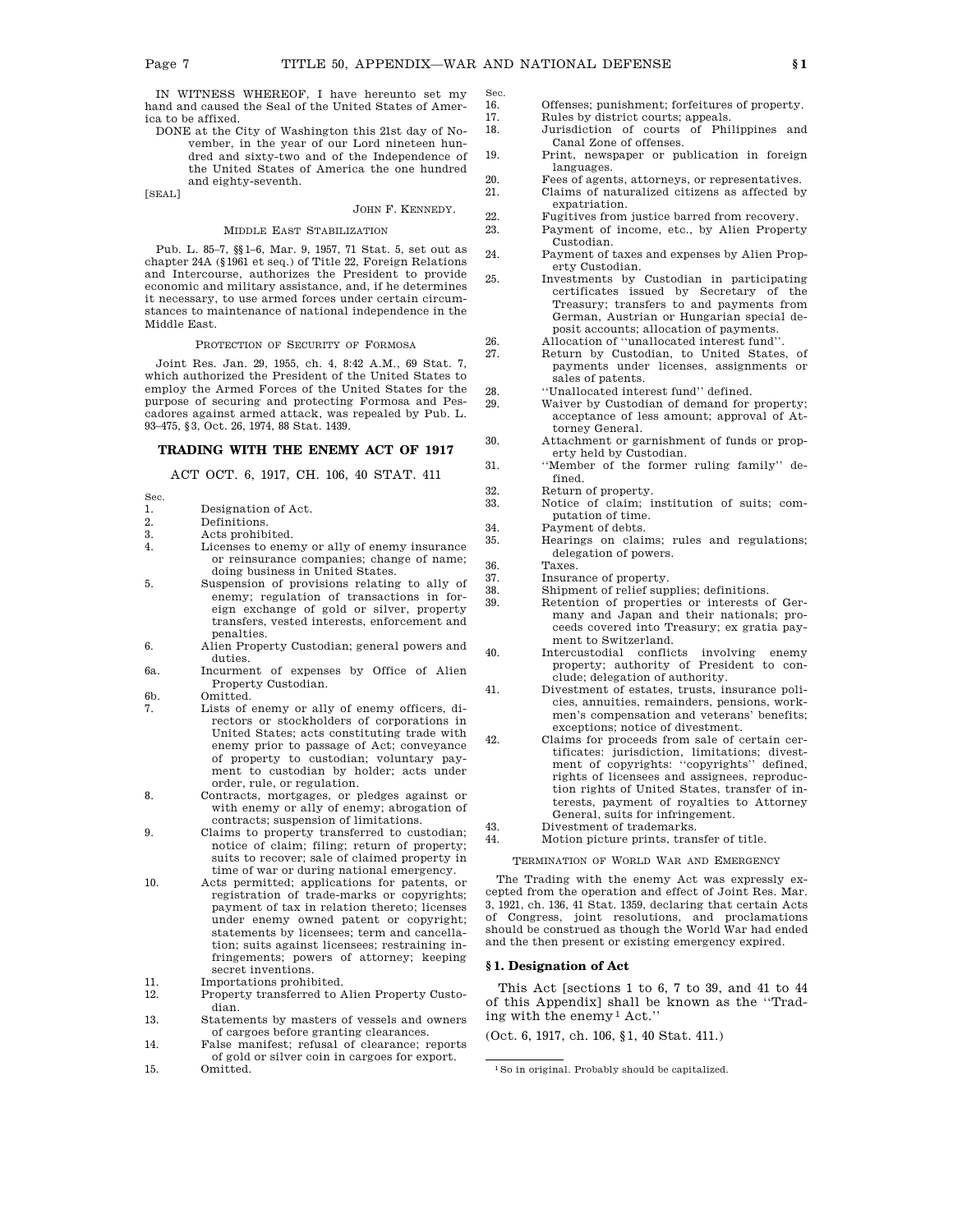States, for the protection of all policyholders in the United States;

AND WHEREAS, the nature of marine and war risk insurance is such that those conducting it must of necessity be in touch with the movements of ships and cargoes, and it has been considered by the Government of great importance that this information should not be obtained by alien enemies;

NOW, THEREFORE, I, WOODROW WILSON, President of the United States of America, by virtue of the powers vested in me as such, hereby declare and proclaim that such branch establishments of German insurance companies now engaged in the transaction of business in the United States pursuant to the laws of the several States are hereby prohibited from continuing the transaction of the business of marine and war risk insurance either as direct insurers or re-insurers; and all individuals, firms, and insurance companies incorporated under the laws of any of the States or Territories of the United States, or of any foreign country, and established pursuant to the laws of such States and now engaged in the United States in the business of marine and war risk insurance either as direct insurers or re-insurers are hereby prohibited from reinsuring with companies incorporated under the laws of the German Empire, no matter where located; and all persons in the United States are prohibited from insuring against marine or war risks with insurance companies incorporated under the laws of the German Empire or with individuals, firms, and insurance companies incorporated under the laws of any of the States or Territories of the United States or of any foreign country and now engaged in the business of marine or war risk insurance in the United States, which re-insure business originating in the United States with companies incorporated under the laws of the German Empire, no matter where located.

The foregoing prohibitions shall extend and operate as to all existing contracts for insurance and re-insurance which are hereby suspended for the period of the war, except that they shall not operate to vitiate or prevent the insurance or re-insurance of, and the payment or receipt of, premiums on insurance or re-insurance under existing contracts on vessels or interest at risk on the date of this proclamation, and such insurance or re-insurance, if for a voyage, shall continue in force until arrival at destination, and if for time, until thirty days from the date of this proclamation.

## **§ 5. Suspension of provisions relating to ally of enemy; regulation of transactions in foreign exchange of gold or silver, property transfers, vested interests, enforcement and penalties**

(a) The President, if he shall find it compatible with the safety of the United States and with the successful prosecution of the war, may, by proclamation, suspend the provisions of this Act [sections 1 to 6, 7 to 39, and 41 to 44 of this Appendix] so far as they apply to an ally of enemy, and he may revoke or renew such suspension from time to time; and the President may grant licenses, special or general, temporary or otherwise, and for such period of time and containing such provisions and conditions as he shall prescribe, to any person or class of persons to do business as provided in subsection (a) of section four hereof [section 4(a) of this Appendix], and to perform any act made unlawful without such license in section three hereof [section 3 of this Appendix], and to file and prosecute applications under subsection (b) of section ten hereof [section 10(b) of this Appendix]; and he may revoke or renew such licenses from time to time, if he shall be of opinion that such grant or revocation or renewal shall be compatible with the safety of the United States and with the successful prosecution of the war; and he may make such rules and regulations, not inconsistent with law, as may be necessary and proper to carry out the provisions of this Act [said sections]; and the President may exercise any power or authority conferred by this Act [said sections] through such officer or officers as he shall direct.

If the President shall have reasonable cause to believe that any act is about to be performed in violation of section three hereof [section 3 of this Appendix] he shall have authority to order the postponement of the performance of such act for a period not exceeding ninety days, pending investigation of the facts by him.

(b)(1) During the time of war, the President may, through any agency that he may designate, and under such rules and regulations as he may prescribe, by means of instructions, licenses, or otherwise—

(A) investigate, regulate, or prohibit, any transactions in foreign exchange, transfers of credit or payments between, by, through, or to any banking institution, and the importing, exporting, hoarding, melting, or earmarking of gold or silver coin or bullion, currency or securities, and

(B) investigate, regulate, direct and compel, nullify, void, prevent or prohibit, any acquisition holding, withholding, use, transfer, withdrawal, transportation, importation or exportation of, or dealing in, or exercising any right, power, or privilege with respect to, or transactions involving, any property in which any foreign country or a national thereof has any interest,

by any person, or with respect to any property, subject to the jurisdiction of the United States; and any property or interest of any foreign country or national thereof shall vest, when, as, and upon the terms, directed by the President, in such agency or person as may be designated from time to time by the President, and upon such terms and conditions as the President may prescribe such interest or property shall be held, used, administered, liquidated, sold, or otherwise dealt with in the interest of and for the benefit of the United States, and such designated agency or person may perform any and all acts incident to the accomplishment or furtherance of these purposes; and the President shall, in the manner hereinabove provided, require any person to keep a full record of, and to furnish under oath, in the form of reports or otherwise, complete information relative to any act or transaction referred to in this subdivision either before, during, or after the completion thereof, or relative to any interest in foreign property, or relative to any property in which any foreign country or any national thereof has or has had any interest, or as may be otherwise necessary to enforce the provisions of this subdivision, and in any case in which a report could be required, the President may, in the manner hereinabove provided, require the production, or if necessary to the national security or defense, the seizure, of any books of account, records, contracts, letters, memoranda, or other papers, in the custody or control of such person.

(2) Any payment, conveyance, transfer, assignment, or delivery of property or interest there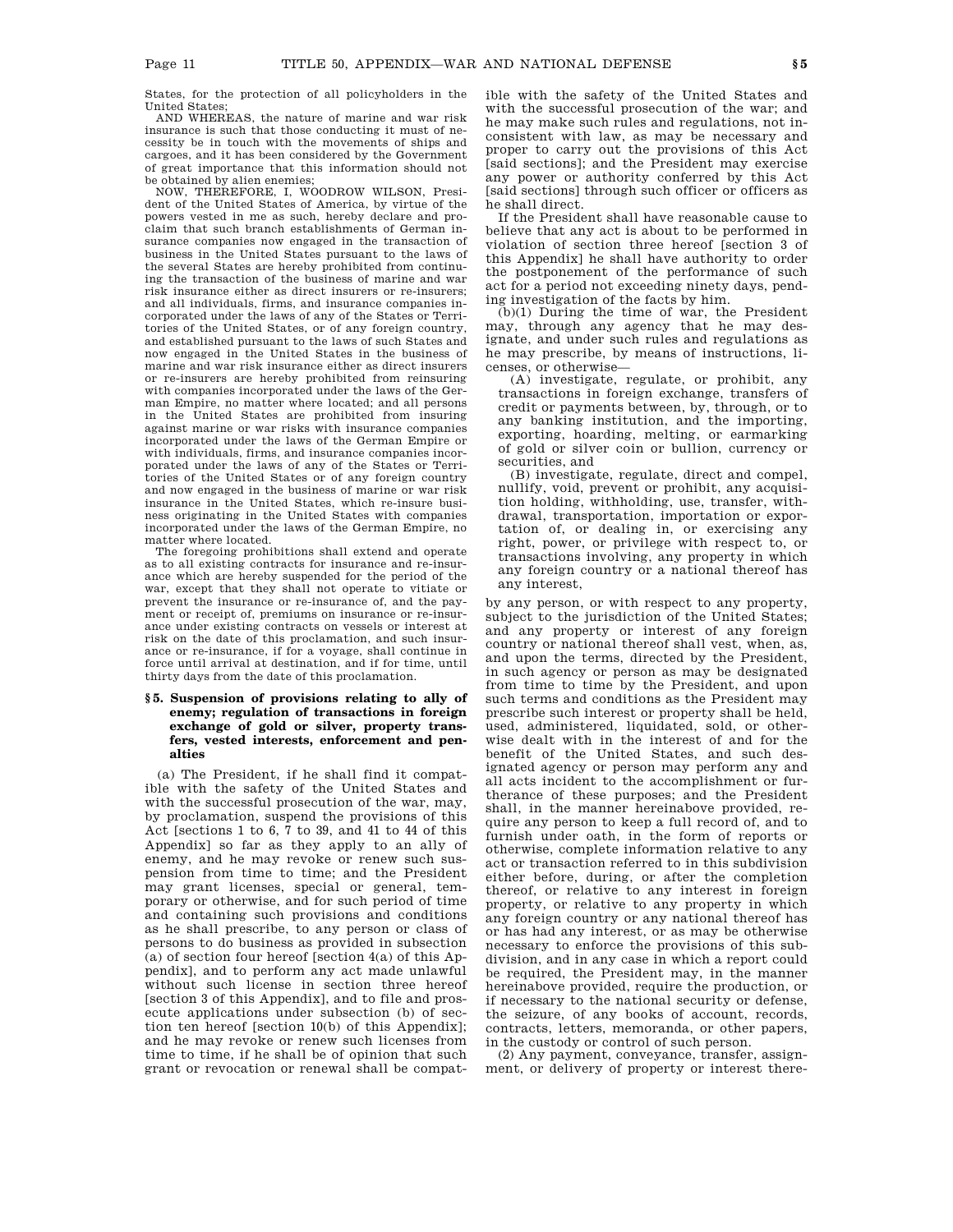in, made to or for the account of the United States, or as otherwise directed, pursuant to this subdivision or any rule, regulation, instruction, or direction issued hereunder shall to the extent thereof be a full acquittance and discharge for all purposes of the obligation of the

person making the same; and no person shall be held liable in any court for or in respect to anything done or omitted in good faith in connection with the administration of, or in pursuance of and in reliance on, this subdivision, or any rule, regulation, instruction, or direction issued hereunder.

(3) As used in this subdivision the term ''United States'' means the United States and any place subject to the jurisdiction thereof: *Provided, however*, That the foregoing shall not be construed as a limitation upon the power of the President, which is hereby conferred, to prescribe from time to time, definitions, not inconsistent with the purposes of this subdivision, for any or all of the terms used in this subdivision. As used in this subdivision the term ''person'' means an individual, partnership, association, or corporation.

(4) The authority granted to the President by this section does not include the authority to regulate or prohibit, directly or indirectly, the importation from any country, or the exportation to any country, whether commercial or otherwise, regardless of format or medium of transmission, of any information or informational materials, including but not limited to, publications, films, posters, phonograph records, photographs, microfilms, microfiche, tapes, compact disks, CD ROMs, artworks, and news wire feeds. The exports exempted from regulation or prohibition by this paragraph do not include those which are otherwise controlled for export under section 5 of the Export Administration Act of 1979 [section 2404 of this Appendix], or under section 6 of that Act [section 2405 of this Appendix] to the extent that such controls promote the nonproliferation or antiterrorism policies of the United States, or with respect to which acts are prohibited by chapter 37 of title 18, United States Code.

(Oct. 6, 1917, ch. 106, §5, 40 Stat. 415; Sept. 24, 1918, ch. 176, §5, 40 Stat. 966; Mar. 9, 1933, ch. 1, §2, 48 Stat. 1; May 7, 1940, ch. 185, §1, 54 Stat. 179; Dec. 18, 1941, ch. 593, title III, §301, 55 Stat. 839; Proc. No. 2695, eff. July 4, 1946, 11 F.R. 7517, 60 Stat. 1352; Pub. L. 95–223, title I, §§101(a), 102, 103(b), Dec. 28, 1977, 91 Stat. 1625, 1626; Pub. L. 100–418, title II, §2502(a)(1), Aug. 23, 1988, 102 Stat. 1371; Pub. L. 103–236, title V, §525(b)(1), Apr. 30, 1994, 108 Stat. 474.)

#### CODIFICATION

Words '', including the Philippine Islands, and the several courts of first instance of the Commonwealth of the Philippine Islands shall have jurisdiction in all cases, civil or criminal, arising under this subdivision in the Philippine Islands and concurrent jurisdiction with the district courts of the United States of all cases, civil or criminal, arising upon the high seas'' following "to the jurisdiction thereof:" in subsec.  $(b)(3)$ were omitted upon the authority of 1946 Proc. No. 2695, which granted the Philippine Islands independence, and which was issued pursuant to section 1394 of Title 22, Foreign Relations and Intercourse. Proc. No. 2695 is set out as a note under section 1394 of Title 22.

Subsec. (b) is also classified to section 95a of Title 12, Banks and Banking.

## **AMENDMENTS**

1994—Subsec. (b)(4). Pub. L. 103–236 amended par. (4) generally. Prior to amendment, par. (4) read as follows: ''The authority granted to the President in this subsection does not include the authority to regulate or prohibit, directly or indirectly, the importation from any country, or the exportation to any country, whether commercial or otherwise, of publications, films, posters, phonograph records, photographs, microfilms, microfiche, tapes, or other informational materials, which are not otherwise controlled for export under section 5 of the Export Administration Act of 1979 or with respect to which no acts are prohibited by chapter 37 of title 18, United States Code.''

1988—Subsec. (b)(4). Pub. L. 100–418 added par. (4).

1977—Subsec. (b)(1). Pub. L. 95–223, §§101(a), 102, substituted ''During the time of war, the President may, through any agency that he may designate, and under such rules and regulations'' for ''During the time of war or during any other period of national emergency declared by the President, the President may, through any agency, that he may designate, or otherwise, and under such rules and regulations'' in provisions preceding subpar. (A), and, in provisions following subpar. (B), struck out ''; and the President may, in the manner hereinabove provided, take other and further measures not inconsistent herewith for the enforcement of this subdivision'' after ''control of such person''.

Subsec. (b)(3). Pub. L. 95–22, §103(b), struck out provisions that whoever willfully violated any of the provisions of this subdivision or of any license, order, rule, or regulation issued thereunder, could be fined not more than \$10,000, or, if a natural person, could be imprisoned for not more than ten years, or both; and that any officer, director, or agent of any corporation who knowingly participated in that violation could be punished by a like fine, imprisonment, or both.

1941—Subsec. (b). Act Dec. 18, 1941, considerably broadened the powers of the President to take, administer, control, use and liquidate foreign-owned property and added a flexibility of control which enabled the President and the agencies designated by him to cope with the problems surrounding alien property, its ownership or control, on the basis of the particular facts in each case.

1940—Subsec. (b). Act May 7, 1940, included dealings in evidences of indebtedness or ownership of property in which foreign states, nationals or political subdivisions thereof have an interest.

1933—Subsec. (b). Act Mar. 9, 1933, among other things, extended President's power to any time of war national emergency, permitted regulations to be issued by any agency designated by President, provided for furnishing under oath of complete information relative to transactions under the subsection, and placed sanctions on violations to the extent of a \$10,000 fine or ten years imprisonment.

1918—Subsec. (b). Act Sept. 24, 1918, inserted provisions relating to hoarding or melting of gold or silver coin or bullion or currency and to regulation of transactions in bonds or certificates of indebtedness.

#### DELEGATION OF FUNCTIONS

Delegation of President's powers under subsec. (b) of this section to Secretary of the Treasury and Alien Property Custodian; and transfer of Alien Property Custodian's powers to Attorney General, see Ex. Ord. Nos. 9095 and 9788, set out under section 6 of this Appendix.

Powers conferred upon President by subsec. (b) of this section delegated to Secretary of the Treasury by Memorandum of President dated Feb. 12, 1942, 7 F.R. 1409.

LIMITATION ON EXERCISE OF EMERGENCY AUTHORITIES

Section 525(b)(2) of Pub. L. 103–236 provided that: ''The authorities conferred upon the President by sec-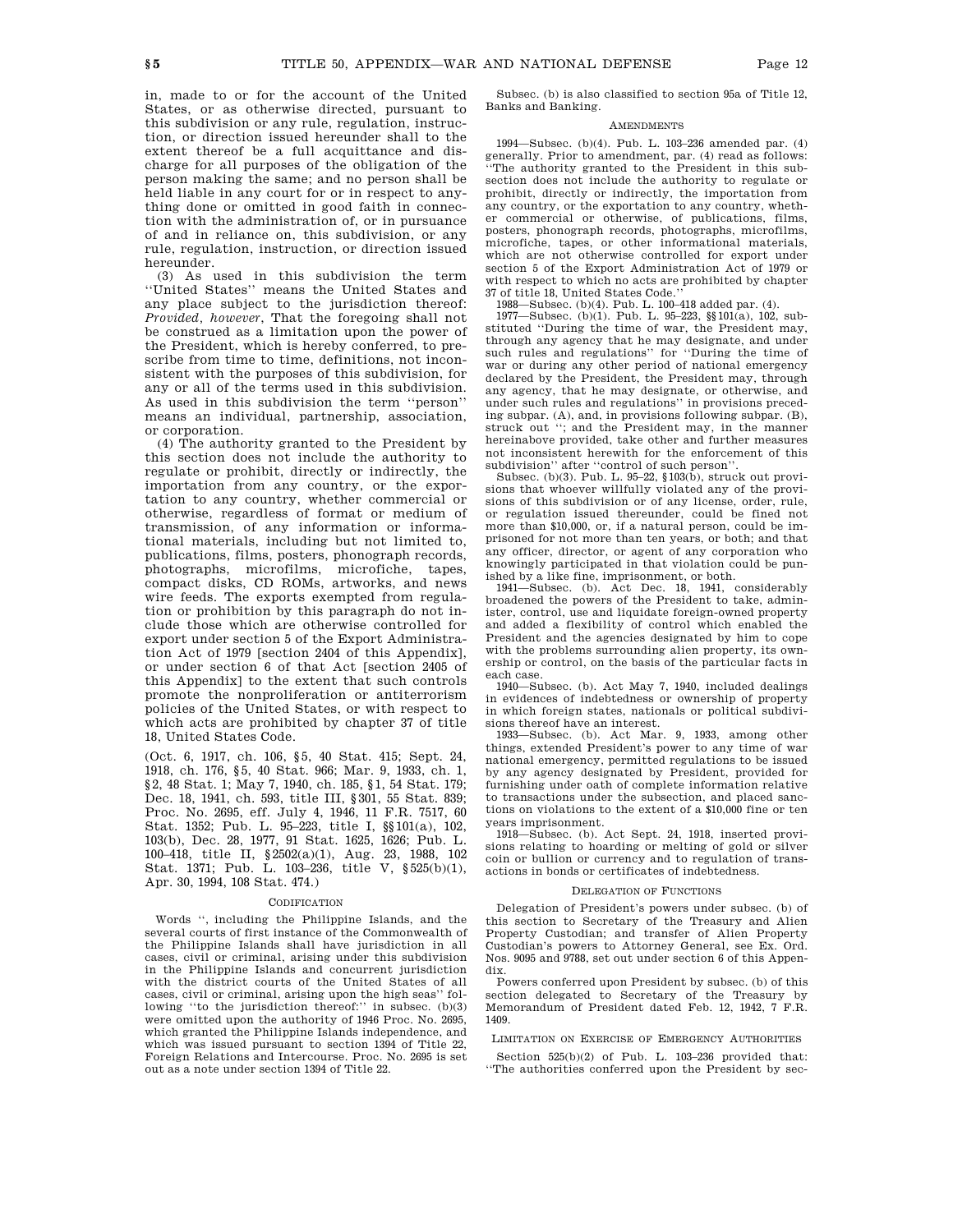tion 5(b) of the Trading With the Enemy Act [subsec. (b) of this section], which were being exercised with respect to a country on July 1, 1977, as a result of a national emergency declared by the President before such date, and are being exercised on the date of the enactment of this Act [Apr. 30, 1994], do not include the authority to regulate or prohibit, directly or indirectly, any activity which, under section 5(b)(4) of the Trading With the Enemy Act, as amended by paragraph (1) of this subsection, may not be regulated or prohibited.''

Section  $2502(a)(2)$  of Pub. L. 100-418 provided that: ''The authorities conferred upon the President by section 5(b) of the Trading With the Enemy Act [subsec. (b) of this section], which were being exercised with respect to a country on July 1, 1977, as a result of a national emergency declared by the President before such date, and are being exercised on the date of the enactment of this Act [Aug. 23, 1988], do not include the authority to regulate or prohibit, directly or indirectly, any activity which, under section 5(b)(4) of the Trading With the Enemy Act, as added by paragraph (1) of this subsection, may not be regulated or prohibited.''

### EXTENSION AND TERMINATION OF NATIONAL EMERGENCY POWERS UNDER THE TRADING WITH THE ENEMY ACT

Section 101(b), (c) of Pub. L. 95–223 provided that:

''(b) Notwithstanding the amendment made by subsection (a)  $[$ amending subsec.  $(b)(1)$  of this section. the authorities conferred upon the President by section 5(b) of the Trading With the Enemy Act [subsec. (b) of this section], which were being exercised with respect to a country on July 1, 1977, as a result of a national emergency declared by the President before such date, may continue to be exercised with respect to such country, except that, unless extended, the exercise of such authorities shall terminate (subject to the savings provisions of the second sentence of section 101(a) of the National Emergencies Act [section 1601(a) of this title]) at the end of the two-year period beginning on the date of enactment of the National Emergencies Act [Sept. 14, 1976]. The President may extend the exercise of such authorities for one-year periods upon a determination for each such extension that the exercise of such authorities with respect to such country for another year is in the national interest of the United States.

''(c) The termination and extension provisions of subsection (b) of this section supersede the provisions of section 101(a) [section 1601(a) of this title] and of title II [section 1621 et seq. of this title] of the National Emergencies Act to the extent that the provisions of subsection (b) of this section are inconsistent with those provisions.''

CONTINUATION OF THE EXERCISE OF CERTAIN AUTHORI-TIES UNDER THE TRADING WITH THE ENEMY ACT

Determination of President of the United States, No. 2006–23, Sept. 13, 2006, 71 F.R. 54399, provided:

Memorandum for the Secretary of State [and] the Secretary of the Treasury

Under section 101(b) of Public Law 95–223 (91 Stat. 1625; 50 U.S.C. App. 5(b) note), and a previous determination on September 12, 2005 (70 Fed. Reg. 54607), the exercise of certain authorities under the Trading with the Enemy Act is scheduled to terminate on September 14, 2006.

I hereby determine that the continuation for 1 year of the exercise of those authorities with respect to the applicable countries is in the national interest of the United States.

Therefore, consistent with the authority vested in me by section 101(b) of Public Law 95–223, I continue for 1 year, until September 14, 2007, the exercise of those authorities with respect to countries affected by:

(1) the Foreign Assets Control Regulations, 31 C.F.R. part 500;

(2) the Transaction Control Regulations, 31 C.F.R. part 505; and

(3) the Cuban Assets Control Regulations, 31 C.F.R. part 515.

The Secretary of the Treasury is authorized and directed to publish this determination in the Federal Register.

GEORGE W. BUSH.

Prior extensions were contained in the following: Determination of President of the United States, No.

2005–35, Sept. 12, 2005, 70 F.R. 54607. Determination of President of the United States, No.

2004–45, Sept. 10, 2004, 69 F.R. 55497. Determination of President of the United States, No. 2003–36, Sept. 12, 2003, 68 F.R. 54325.

Determination of President of the United States, No. 02–31, Sept. 13, 2002, 67 F.R. 58681.

Determination of President of the United States, No. 2001–26, Sept. 12, 2001, 66 F.R. 47943.

Determination of President of the United States, No. 2000–29, Sept. 12, 2000, 65 F.R. 55883.

Determination of President of the United States, No. 99–36, Sept. 10, 1999, 64 F.R. 51885.

Determination of President of the United States, No. 98–35, Sept. 11, 1998, 63 F.R. 50455.

Determination of President of the United States, No. 97–32, Sept. 12, 1997, 62 F.R. 48729.

Determination of President of the United States, No. 96–43, Aug. 27, 1996, 61 F.R. 46529.

Determination of President of the United States, No. 95–41, Sept. 8, 1995, 60 F.R. 47659.

Determination of President of the United States, No. 94–46, Sept. 8, 1994, 59 F.R. 47229.

Determination of President of the United States, No. 93–38, Sept. 13, 1993, 58 F.R. 51209. Determination of President of the United States, No.

92–45, Aug. 28, 1992, 57 F.R. 43125.

Determination of President of the United States, No. 91–52, Sept. 13, 1991, 56 F.R. 48415. Determination of President of the United States, No.

90–38, Sept. 5, 1990, 55 F.R. 37309.

Determination of President of the United States, No. 89–25, Aug. 28, 1989, 54 F.R. 37089.

Determination of President of the United States, No. 88–22, Sept. 8, 1988, 53 F.R. 35289.

Memorandum of President of the United States, Aug. 27, 1987, 51 F.R. 33397.

Memorandum of President of the United States, Aug. 20, 1986, 51 F.R. 30201.

Memorandum of President of the United States, Sept. 5, 1985, 50 F.R. 36563.

Memorandum of President of the United States, Sept. 11, 1984, 49 F.R. 35927.

Memorandum of President of the United States, Sept. 7, 1983, 48 F.R. 40695.

Memorandum of President of the United States, Sept. 8, 1982, 47 F.R. 39797.

Memorandum of President of the United States, Sept. 10, 1981, 46 F.R. 45321. Memorandum of President of the United States, Sept.

8, 1980, 45 F.R. 59549. Memorandum of President of the United States, Sept.

12, 1979, 44 F.R. 53153. Memorandum of President of the United States, Sept.

8, 1978, 43 F.R. 40449.

WORLD WAR II ALIEN PROPERTY CUSTODIAN

Reestablishment and termination of Office of Alien Property Custodian during World War II, see notes set out under section 6 of this Appendix.

#### APPROVAL OF REGULATIONS

Act Mar. 9, 1933, ch. 1, title I, §1, 48 Stat. 1, provided that: ''The actions, regulations, rules, licenses, orders and proclamations heretofore or hereafter taken, promulgated, made, or issued by the President of the United States or the Secretary of the Treasury since March 4, 1933, pursuant to the authority conferred by subdivision (b) of section 5 of the act of October 6, 1917, as amended [section 5(b) of this Appendix], are hereby approved and confirmed.''

## EXECUTIVE ORDERS

Ex. Ord. No. 6260, as amended, respecting hoarding, export, and earmarking of gold coin, bullion, or cur-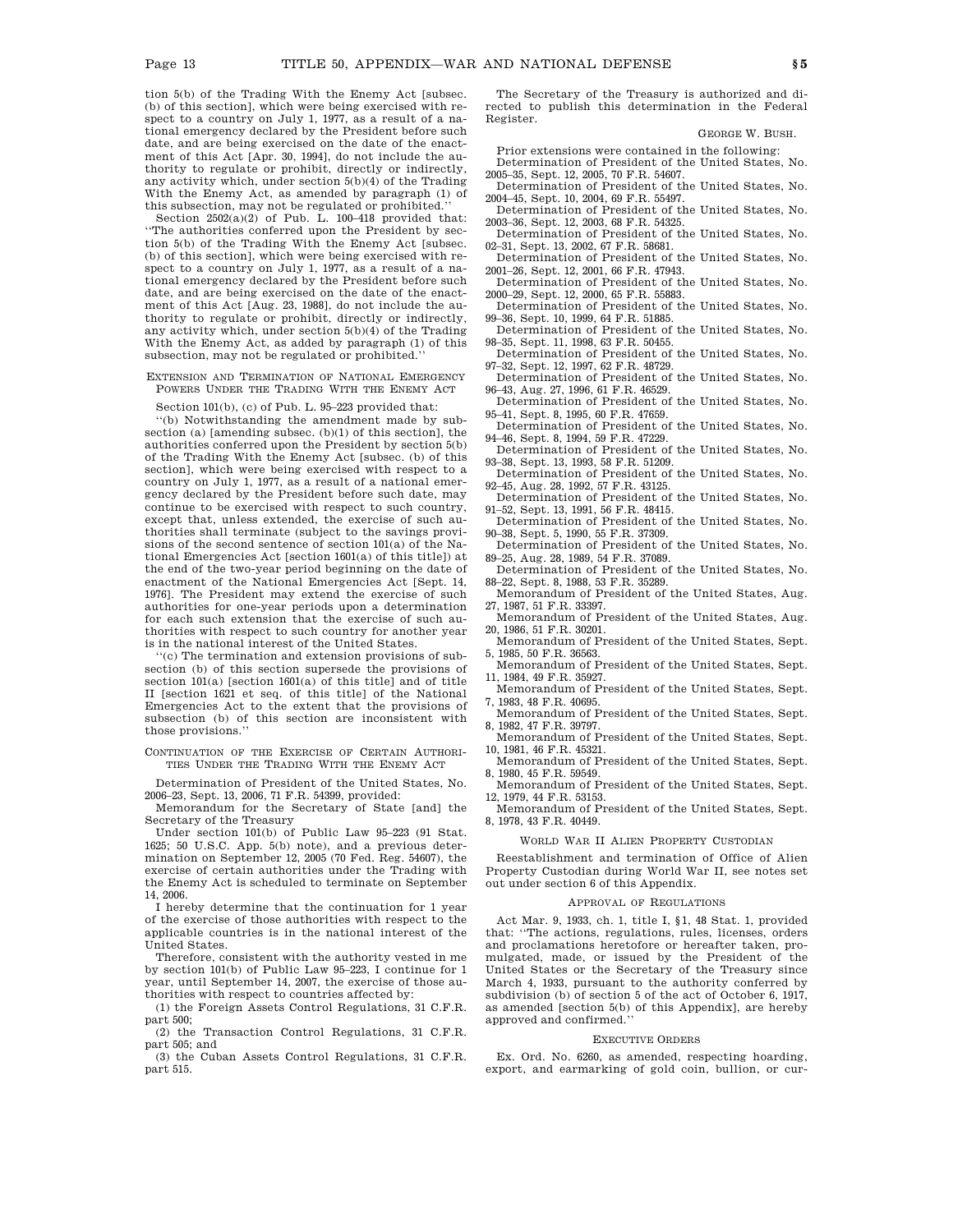rency and transactions in foreign exchange; Ex. Ord. No. 6560, as amended, respecting transactions in foreign exchange, transfers of credit, and export of coin and currency; Ex. Ord. No. 8389, as amended, regulating transactions in foreign exchange and foreign-owned property and providing for the reporting of all foreignowned property; Ex. Ord. No. 9747, respecting continuance of functions of Alien Property Custodian and Treasury Department in Philippines; Ex. Ord. No. 9760, respecting diplomatic property of Germany and Japan; and Ex. Ord. No. 10348, continuing in force orders and regulations relating to blocked property, see notes set out under section 95a of Title 12, Banks and Banking, and section 6 of this Appendix.

## **§ 6. Alien Property Custodian; general powers and duties**

The President is authorized to appoint, prescribe the duties of, and fix the salary of an official to be known as the alien property custodian, who shall be empowered to receive all money and property in the United States due or belonging to an enemy, or ally of enemy, which may be paid, conveyed, transferred, assigned, or delivered to said custodian under the provisions of this Act [sections 1 to 6, 7 to 39, and 41 to 44 of this Appendix]; and to hold, administer, and account for the same under the general direction of the President and as provided in this Act [said sections]. The President may further employ in the District of Columbia and elsewhere and fix the compensation of such clerks, attorneys, investigators, accountants, and other employees as he may find necessary for the due administration of the provisions of this Act [said sections]; *Provided*, That such clerks, investigators, accountants, and other employees shall be appointed from lists of eligibles to be supplied by the Civil Service Commission<sup>1</sup> and in accordance with the civil-service law.

(Oct. 6, 1917, ch. 106, §6, 40 Stat. 415; Pub. L. 92–310, title II, §235, June 6, 1972, 86 Stat. 214; Pub. L. 94–273, §11(5), Apr. 21, 1976, 90 Stat. 378; Pub. L. 100–418, title II, §2501(b), Aug. 23, 1988, 102 Stat. 1371.)

## REFERENCES IN TEXT

The civil-service law, referred to in text, is set forth in Title 5, Government Organization and Employees. See, particularly, section 3301 et seq. of Title 5.

#### CODIFICATION

Provisions that limited the salary of the alien property custodian to not more than \$5,000 per annum have been omitted as obsolete and superseded. Sections 1202 and 1204 of the Classification Act of 1949, 63 Stat. 972, 973, repealed the Classification Act of 1923 and all other laws or parts of laws inconsistent with the 1949 Act. The Classification Act of 1949 was repealed by Pub. L. 89–554, Sept. 6, 1966, §8(a), 80 Stat. 632, and reenacted as chapter 51 and subchapter III of chapter 53 of Title 5, Government Organization and Employees. Section 5102 of Title 5 contains the applicability provisions of the 1949 Act, and section 5103 of Title 5 authorizes the Office of Personnel Management to determine the applicability to specific positions and employees.

#### AMENDMENTS

1988—Pub. L. 100–418 struck out before period at end '': *Provided further*, That the President shall cause a detailed report to be made to Congress on the first day of April of each year of all proceedings had under this Act during the year preceding. Such report shall contain a list of all persons appointed or employed, with the salary or compensation paid to each, and a statement of the different kinds of property taken into custody and the disposition made thereof''.

1976—Pub. L. 94–273 substituted ''April'' for ''January''.

1972—Pub. L. 92–310 struck out provisions which required the Alien Property Custodian to give a bond.

#### TRANSFER OF FUNCTIONS

Functions vested by statute in United States Civil Service Commission transferred to Director of Office of Personnel Management (except as otherwise specified) by Reorg. Plan No. 2 of 1978, §102, 43 F.R. 36037, 92 Stat. 3783, set out under section 1101 of Title 5, Government Organization and Employees, effective Jan. 1, 1979, as provided by section 1–102 of Ex. Ord. No. 12107, Dec. 28, 1978, 44 F.R. 1055, set out under section 1101 of Title 5.

Reorg. Plan No. 1 of 1947, §101, eff. July 1, 1947, 12 F.R. 4534, 61 Stat. 951, transferred functions vested by law in Alien Property Custodian or Office of Alien Property Custodian to Attorney General, except that those relating to property or interests in Philippines transferred to President. For text of this plan and provisions relating to transfer of records, property, personnel, and funds, see the text of the plan, set out in the Appendix to Title 5.

Previous office of Alien Property Custodian abolished and functions and personnel transferred to Department of Justice by Ex. Ord. No. 6694, eff. July 1, 1934.

#### EXPENSES AND COMPENSATION OF ALIEN PROPERTY CUSTODIAN

Act May 16, 1928, ch. 580, §1, 45 Stat. 574, contained the following provision: ''All expenses of the office of the Alien Property Custodian authorized by \* \* \* [the Trading With the Enemy Act], including compensation of the Alien Property Custodian at not to exceed \$10,000 per annum; shall be paid from interest and collections on trust funds and other properties under the control of such Custodian.''

## REPORT TO CONGRESS; INCLUSION OF CLAIMS FILED UNDER SECTION 32(a)(2)(D) OF THIS APPENDIX

Act Sept. 29, 1950, ch. 1108, §2, 64 Stat. 1081, provided that: ''There shall be included in the report made to Congress pursuant to section 6 of the Trading With the Enemy Act, as amended [this section], a statement of (1) the names and nationalities of persons who have filed notice of claim for the return of any property or interest under section 1 of this Act [section  $32(a)(2)(D)$ ] of this Appendix], the date of the filing of such notice of claim, and the estimated value of the property or interest, and (2) the names and nationalities of persons to whom returns have been made of any property or interest under section 1 of this Act [section  $32(a)(2)(D)$  of this Appendix] and the value of such property or interest.''

## EXECUTIVE ORDER NO. 9095

Ex. Ord. No. 9095, Mar. 11, 1942, 7 F.R. 1971, as amended by Ex. Ord. No. 9193, July 6, 1942, 7 F.R. 5205; Ex. Ord. No. 9567, June 8, 1945, 10 F.R. 6917, which established the Office of the World War II Alien Property Custodian and provided for the compensation, functions, etc., of the Alien Property Custodian, was revoked by Ex. Ord. No. 12553, Feb. 25, 1986, 51 F.R. 7237.

EX. ORD. NO. 9142. TRANSFER OF CERTAIN FUNCTIONS, PROPERTY AND PERSONNEL FROM DEPARTMENT OF JUS-TICE TO ALIEN PROPERTY CUSTODIAN

Ex. Ord. No. 9142, Apr. 21, 1942, 7 F.R. 2985, provided: 1. All authority, rights, privileges, powers, duties, and functions transferred or delegated to the Department of Justice, to be administered under the supervision of the Attorney General, by Executive Order No. 6694 of May 1, 1934, or vested in, transferred or delegated to, the Attorney General or the Assistant Attor-

<sup>1</sup>See Transfer of Functions note below.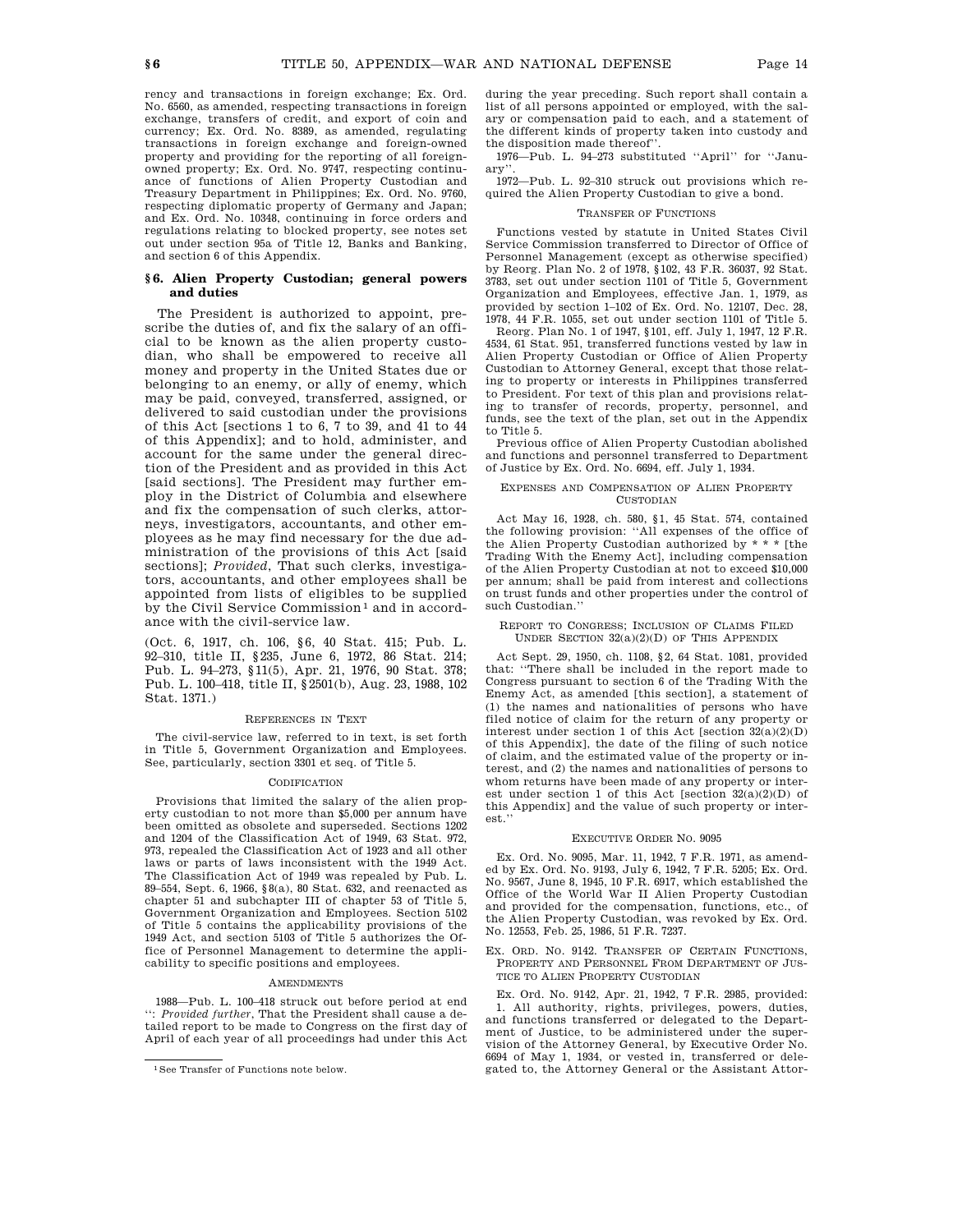ors of the cargo of such vessels shall in like manner deliver to the collector like statement under oath as to the cargo or the parts thereof laden or shipped by them, respectively, which statement shall contain also the names and addresses of the actual consignees of the cargo, or if the shipment is made to a bank or other broker, factor, or agent, the names and addresses of the persons who are the actual consignees on whose account the shipment is made. The master or person in control of the vessel shall, on reaching port of destination of any of the cargo, deliver a copy of the manifest and of the said master's, owner's shipper's, or consignor's statement to the American consular officer of the district in which the cargo is unladen.

# (Oct. 6, 1917, ch. 106, §13, 40 Stat. 424.)

#### REFERENCES IN TEXT

The amendment by act June 15, 1917, referred to in text, probably means the amendment made by section 4 of title V of act June 15, 1917, ch. 30, 40 Stat. 222.

Section 4198 of the Revised Statutes, referred to in text, which was classified to section 94 of former Title 46, Shipping, was repealed by Pub. L. 103–182, title VI, §690(a)(8), Dec. 8, 1993, 107 Stat. 2223.

Section 4200 of the Revised Statutes, referred to in text, which was classified to section 92 of former Title 46, was repealed by Pub. L. 87–826, §3, Oct. 15, 1962, 76 Stat. 953.

#### CODIFICATION

In text, ''section 60105 of title 46, and sections'' substituted for ''sections forty-one hundred and ninetyseven,'' on authority of Pub. L. 109–304, §18(c), Oct. 6, 2006, 120 Stat. 1709, which Act enacted section 60105 of Title 46, Shipping.

#### TRANSFER OF FUNCTIONS

All offices of collector of customs, comptroller of customs, surveyor of customs, and appraiser of merchandise in Bureau of Customs of Department of the Treasury to which appointments were required to be made by President with advice and consent of Senate ordered abolished with such offices to be terminated not later than Dec. 31, 1966, by Reorg. Plan No. 1 of 1965, eff. May 25, 1965, 30 F.R. 7035, 79 Stat. 1317, set out in the Appendix to Title 5, Government Organization and Employees. All functions of offices eliminated were already vested in Secretary of the Treasury by Reorg. Plan No. 26 of 1950, eff. July 31, 1950, 15 F.R. 4935, 64 Stat. 1280, set out in the Appendix to Title 5.

## **§ 14. False manifest; refusal of clearance; reports of gold or silver coin in cargoes for export**

During the present war, whenever there is reasonable cause to believe that the manifest or the additional statements under oath required by the preceding section [section 13 of this Appendix] are false or that any vessel, domestic or foreign, is about to carry out of the United States any property to or for the account or benefit of an enemy, or ally of enemy, or any property or person whose export, taking out, or transport will be in violation of law, the collector of customs for the district in which such vessel is located is authorized and empowered subject to review by the President to refuse clearance to any such vessel, domestic or foreign, for which clearance is required by law, and by formal notice served upon the owners, master, or person or persons in command or charge of any domestic vessel for which clearance is not required by law, to forbid the departure of such vessel from the port, and it shall thereupon be unlawful for such vessel to depart.

The collector of customs shall, during the present war, in each case report to the President the amount of gold or silver coin or bullion or other moneys of the United States contained in any cargo intended for export. Such report shall include the names and addresses of the consignors and consignees, together with any facts known to the collector with reference to such shipment and particularly those which may indicate that such gold or silver coin or bullion or moneys of the United States may be intended for delivery or may be delivered, directly or indirectly, to an enemy or an ally of enemy.

# (Oct. 6, 1917, ch. 106, §14, 40 Stat. 424.)

# TRANSFER OF FUNCTIONS

All offices of collector of customs, comptroller of customs, surveyor of customs, and appraiser of merchandise in Bureau of Customs of Department of the Treasury to which appointments were required to be made by President with advice and consent of Senate ordered abolished with such offices to be terminated not later than Dec. 31, 1966, by Reorg. Plan No. 1 of 1965, eff. May 25, 1965, 30 F.R. 7035, 79 Stat. 1317, set out in the Appendix to Title 5, Government Organization and Employees. All functions of offices eliminated were already vested in Secretary of the Treasury by Reorg. Plan No. 26 of 1950, eff. July 31, 1950, 15 F.R. 4935, 64 Stat. 1280, set out in the Appendix to Title 5.

# **§ 15. Omitted**

#### **CODIFICATION**

Section, act Oct. 6, 1917, ch. 106, §15, 40 Stat. 425, made an appropriation of \$450,000 for purpose of carrying out the Act during fiscal year ending June 30, 1918.

## **§ 16. Offenses; punishment; forfeitures of property**

(a) Whoever shall willfully violate any of the provisions of this Act [sections 1 to 6, 7 to 39, and 41 to 44 of this Appendix] or of any license, rule, or regulation issued thereunder, and whoever shall willfully violate, neglect, or refuse to comply with any order of the President issued in compliance with the provisions of the Act [said sections] shall, upon conviction, be fined not more than \$1,000,000, or if a natural person, be fined not more than \$100,000, or imprisoned for not more than ten years or both; and the officer, director, or agent of any corporation who knowingly participates in such violation shall, upon conviction, be fined not more than \$100,000 or imprisoned for not more than ten years or both.

(b)(1) A civil penalty of not to exceed \$50,000 may be imposed by the Secretary of the Treasury on any person who violates any license, order, rule, or regulation issued in compliance with the provisions of this Act [sections 1 to 6, 7 to 39, and 41 to 44 of this Appendix].

(2) Any property, funds, securities, papers, or other articles or documents, or any vessel, together with its tackle, apparel, furniture, and equipment, that is the subject of a violation under paragraph (1) shall, at the direction of the Secretary of the Treasury, be forfeited to the United States Government.

(3) The penalties provided under this subsection may be imposed only on the record after